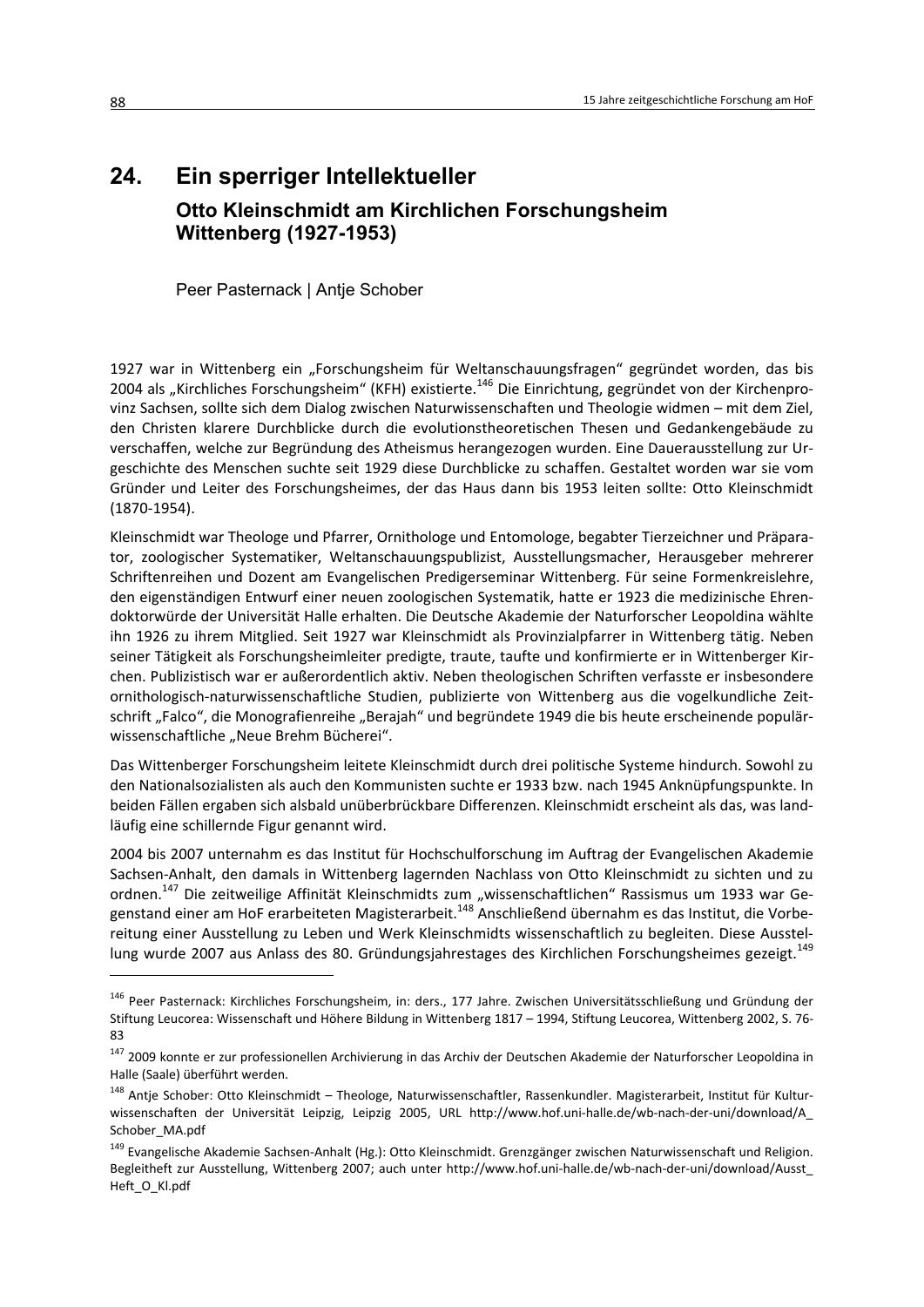

In diesem Zusammenhang war HoF auch Mitveranstalter der Tagung "Zwischen Biologie und Bibel. Der neue Streit um die Evolution und das Beispiel Otto Kleinschmidts" im Oktober 2007.<sup>150</sup>

Unter Ornithologen hat Kleinschmidt bis heute einen exzellenten Ruf als Vogelkundler, Vogelzeichner und Präparator. Sein Singvogel- und sein Raubvogelbuch werden bis in die Gegenwart als Reprints neu aufgelegt. Zugleich sah sich Kleinschmidt, von der Ausbildung her Theologe, als übergreifender Systematiker und dilettierte als Anthropologe. Den Dialog zwischen Naturwissenschaften und Theologie betrieb er eher kämpferisch: "Kein neuen Fundamente! Die alten sind gut, und alles, was echt evangelisch war, hat sich auf sie gegründet. Ein Glaube, der aus den festesten Tatsachen heraus geboren ist, hat eine wissenschaftliche Begründung, Rechtfertigung oder gar Entschuldigung nicht nötig."151

Andererseits betonte er die Verbindung von Religion und Naturwissenschaft. Die Naturwissenschaft komme dann der Religion entgegen, wenn sie Ordnung und Harmonie in der Natur aufweise und damit ge-

eignet sei, die religiöse Aufmerksamkeit auf das dahinter verborgene Göttliche zu lenken. Kleinschmidts wissenschaftliche Arbeit beinhaltete den Versuch, naturwissenschaftliche Erkenntnisse in eine christliche Weltanschauung zu integrieren.

Bereits im Jahr 1900 hatte Kleinschmidt eine neue zoologische Systematik entwickelt, wenngleich ihm die allgemeine Zustimmung der Fachwelt dafür versagt blieb: Seine sog. Formenkreislehre nahm vorweg, was heute polytypische Art oder Superspezies genannt wird. In den Folgejahren übertrug er seine vorrangig ornithologisch gewonnenen Erkenntnisse auf die gesamte Tierwelt und überführte sie schließlich in rassenkundlerische Aussagen über den Menschen. Zwar wirken diese Kleinschmidtschen Klassifikationsversuche menschlicher Ethnien aus heutiger Sicht befremdlich, doch bewegten sie sich damals, in den 1920er Jahren, durchaus noch im Rahmen des seinerzeitigen nachdarwinschen Mainstreams. Vordergründige Hierarchisierungen von menschlichen "Rassen' fanden sich hier nicht. 1933 allerdings hatte Kleinschmidt dann seine Ansichten ins Rassistische radikalisiert.

"Blut und Rasse" und "Kurzgefaßte deutsche Rassenkunde" hießen nun seine Publikationen: Die "Rassen stehen auf verschiedenen Entwicklungsstufen", und der "natürliche Vorrang der deutschen Rasse" müsse anerkannt werden. "Rassen und Nationen" galten Kleinschmidt als "Gottes Gartenbeete", woraus er folgerte, die evangelischen Christen hätten "die Pflicht, eugenische Bestrebungen zu beachten, und die Betonung von , Rasse und Blut' dankbar zu begrüßen".<sup>152</sup> Ebenso hatte Kleinschmidt 1933 eine klare Antwort auf die Frage "Wie haben wir uns heute als evangelische Christen zur Judenfrage zu stellen?": "Nicht jeder

<sup>&</sup>lt;sup>150</sup> weitere Beteiligte: Evangelische Akademie Sachsen-Anhalt, Evangelische Zentralstelle für Weltanschauungsfragen und Förderverein des Kirchlichen Forschungsheimes; vgl. www.ev-akademie-wittenberg.de/downloads/programm2007-51-07.pdf (23.6.2012) sowie: Otto Kleinschmidt - ein sperriger Intellektueller, in: Jens Hüttmann / Peer Pasternack (Hg.), Wittenberg nach der Universität. Eine historische Spurensicherung, Institut für Hochschulforschung (HoF), Wittenberg 2003, URL http://www.hof.uni-halle.de/wb-nach-der-uni/frame16.html

<sup>&</sup>lt;sup>151</sup> O[tto] Kleinschmidt: Führer durch die Schausammlungen des Forschungsheims für Weltanschauungskunde in Wittenberg, Verlag des Forschungsheims für Weltanschauungskunde, Wittenberg 1929, S. 5f.

<sup>152</sup> Otto Kleinschmidt: Blut und Rasse. Die Stellung des evangelischen Christen zu den Forderungen der Eugenik. Unter Zugrundelegung eines am 18. April 1933 auf der zweiten Konferenz evangelischer Akademiker in Hannover gehaltenen Vortrags, Verlag Martin Warneck, Berlin 1933, S. 12, 20f.